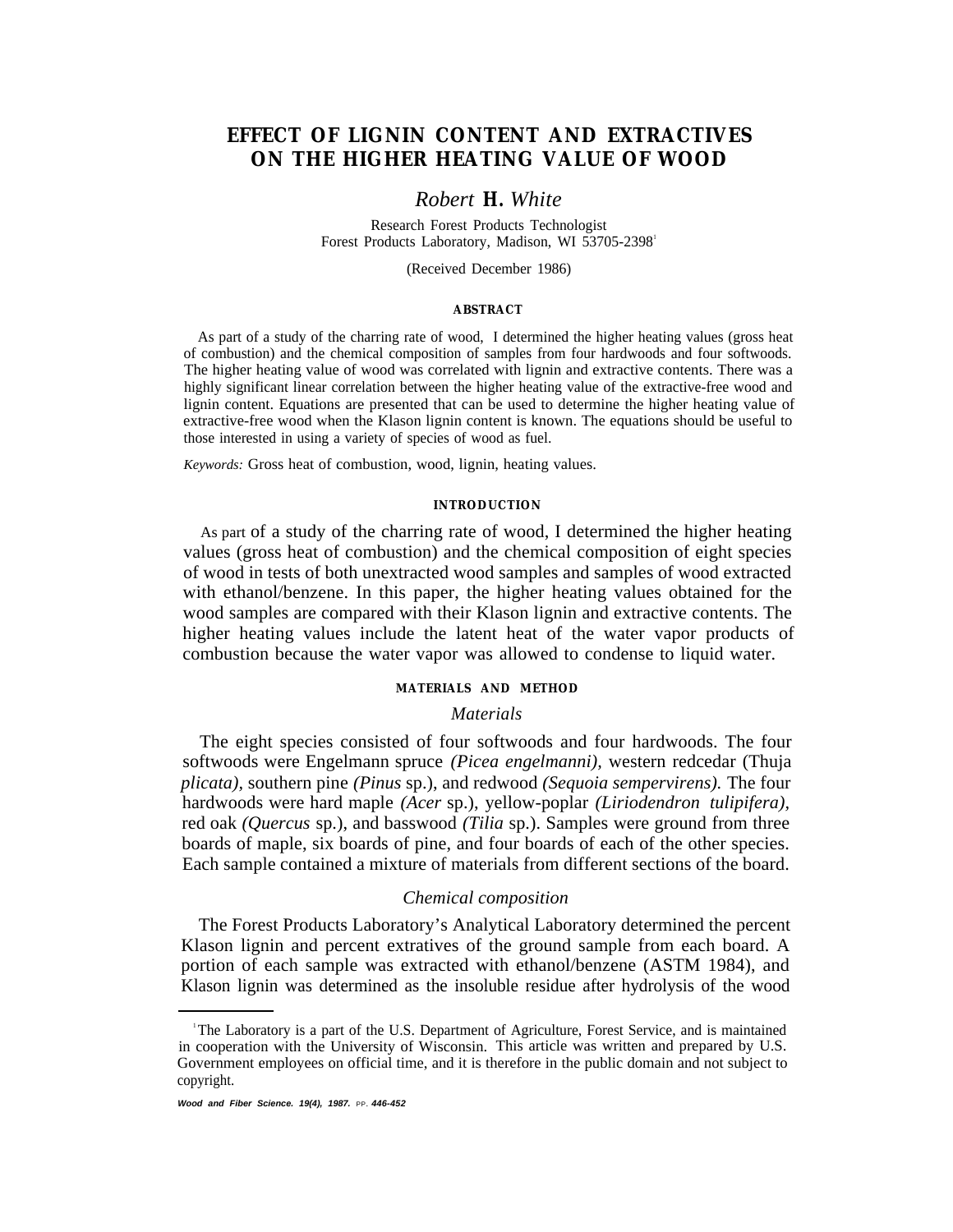| <b>Species</b>   | Klason lignin | Extractive | Higher heating values |                         |
|------------------|---------------|------------|-----------------------|-------------------------|
|                  |               |            | Unextracted<br>wood   | Extractive-free<br>wood |
|                  |               |            |                       |                         |
| Softwoods        |               |            |                       |                         |
| Engelmann spruce | 26.9          | 2.4        | 8.650                 | 8,570                   |
| Western redcedar | 30.8          | 7.8        | 8.890                 | 8.800                   |
| Southern pine    | 26.8          | 5.4        | 8.890                 | 8,610                   |
| Redwood          | 33.8          | 8.2        | 9.120                 | 8.940                   |
| Hardwoods        |               |            |                       |                         |
| Maple            | 21.7          | 5.3        | 8.450                 | 8.450                   |
| Yellow-poplar    | 20.5          | 3.8        | 8.440                 | 8,360                   |
| Red oak          | 22.5          | 6.4        | 8.590                 | 8.410                   |
| Basswood         | 18.1          | 6.7        | 8.590                 | 8,290                   |

TABLE 1. *Average heating values and chemical composition of wood samples.*

with 72% sulfuric acid (Effland 1977). The acid-soluble lignin content of one ground sample from one board of each hardwood species was determined spectrophotometrically.

### *Determination of higher heating values*

The higher heating values of unextracted and extractive-free samples were determined by forming the samples into pellets weighing approximately 1 g each and burning the pellets in an adiabatic oxygen bomb calorimeter (Parr 1241 automatic adiabatic calorimeter and Parr 1108 oxygen bomb). Initial moisture contents (oven-dry basis) were 5 to 7% for the unextracted wood samples and 1 to 4% for the extractive-free samples. Computations of the higher heating values included corrections for the oven-dry weight of the samples and the combustion of the fusing wire. I made no corrections for nitric acid or sulfuric acid (Barnes and Sinclair 1984; Harris 1984) or for the differential heat of absorption of the bound water (Hawley and Wise 1926). Generally, only one test per test material was made.

#### **RESULTS**

#### *Higher heating value of unextracted wood*

The average higher heating value of the unextracted wood was 8,890 British thermal units per pound (Btu/lb) for the four softwoods and 8,529 Btu/lb for the four hardwoods (Table 1). For the individual samples of each species, the heat of combustion ranged from 8,600 to 9,260 Btu/lb for the softwoods and from 8,410 to 8,880 Btu/lb for the hardwoods. As discussed by Baker (1983), values reported for a given species reflect only the samples tested and not the entire population of the species. Although the values reported in this paper are lower than some values for resinous softwoods reported in the literature, my results were generally consistent with other reported values (Harris 1984; Ince 1979; Parr and Davidson 1922).

Using linear regression analysis, 1 compared the higher heating values with the chemical composition data. Linear regression of the higher heating value of the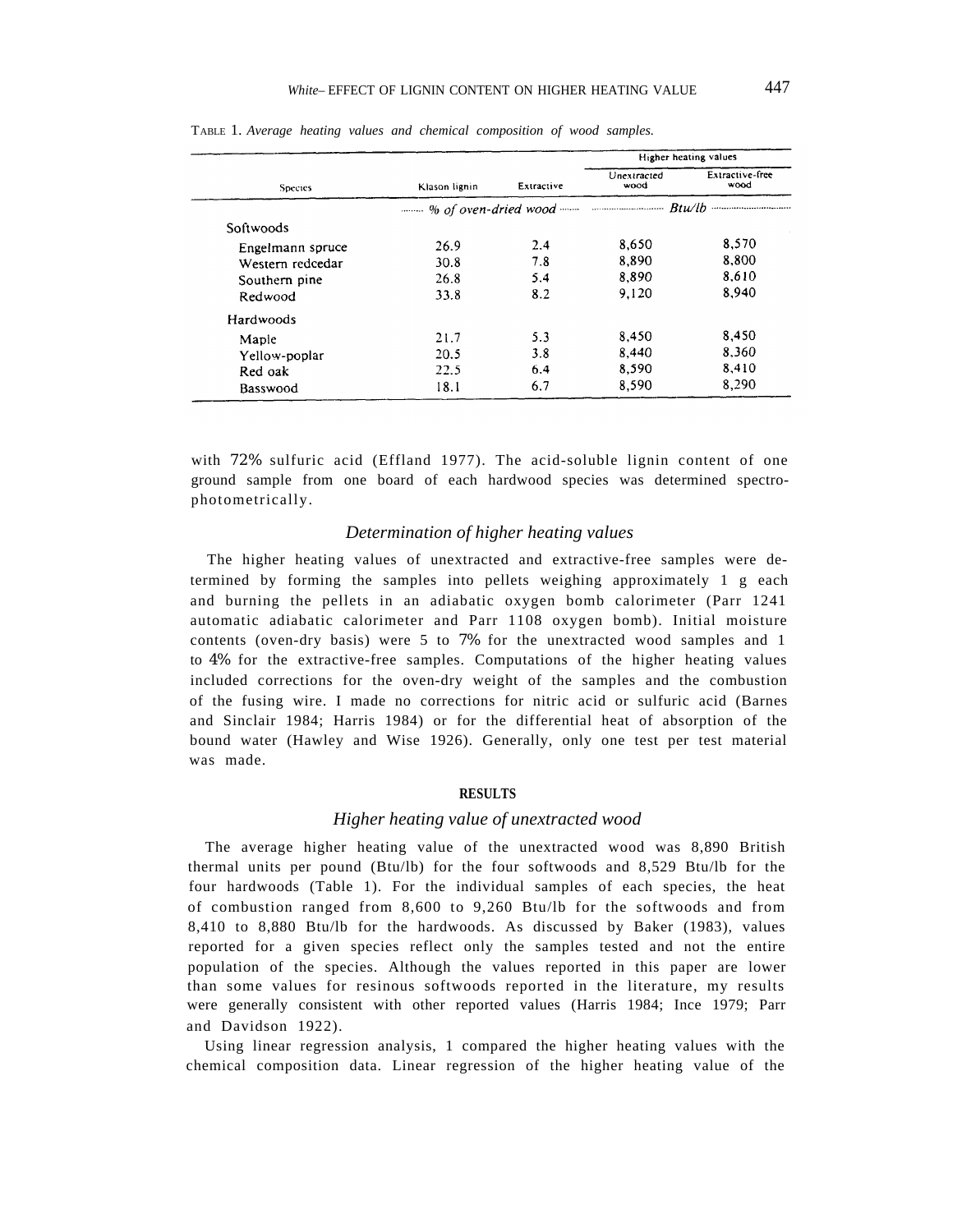

ML86 5389

FIG. 1. Higher heating values of virgin wood versus percent lignin content.  $\blacksquare$  = Engelmann spruce,  $\bullet$  = western redcedar,  $\blacktriangle$  = southern pine;  $\blacklozenge$  = redwood,  $\square$  = maple,  $\square$  = yellow-poplar,  $\square$  = red oak, and  $\diamondsuit$  = basswood. Line is based on linear regression of the data. (ML86 5389)

unextracted wood with the lignin content (extractive-free basis) resulted in a square of the correlation coefficient  $(R^2)$  of 0.70 (Fig. 1). The addition of extractive content to the linear regression equation improved the  $R<sup>2</sup>$  to 0.76. For the model including the lignin content and extractive content, the regression equation is

$$
h_o = 7{,}696 + 32.0Xt + 28.4XE
$$
 (1)

where

 $h_0$  = higher heating value of unextracted wood (Btu/lb)

 $X_t$  = Klason lignin content (% oven-dry, extractive-free wood)

 $X_E$  = extractive content (% oven-dry wood).

The standard error of the estimates is 123, and the standard errors of the parameters are 113 for the intercept, 4 for the X, coefficient, and 10 for the  $X_E$  coefficient.

## Higher heating value of extractive-free wood

The average higher heating value of the extractive-free samples was 8,730 Btu/ lb for the softwoods and 8,380 Btu/lb for the hardwoods (Table 1). For the extractive-free wood, the higher heating value was highly correlated with lignin content (Fig. 2). For all eight species, the linear regression equation is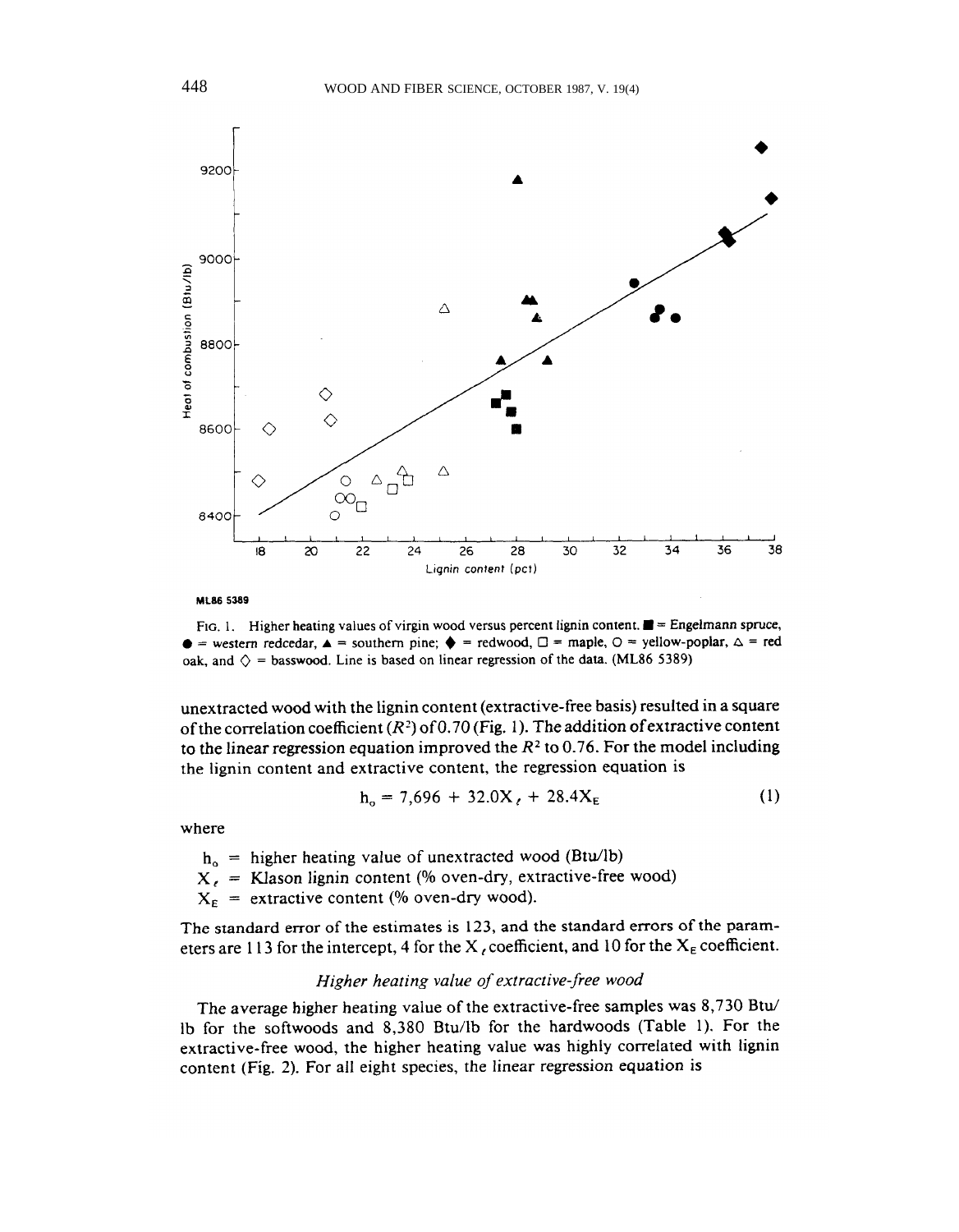

ML86 5388

FIG. 2. Higher heating values of extractive-free wood versus percent lignin content.  $\blacksquare$  = Engelmann spruce,  $\bullet$  = western redcedar,  $\bullet$  = southern pine;  $\bullet$  = redwood,  $\Box$  = maple,  $\circ$  = yellow-poplar,  $\Delta$  = red oak, and  $\Diamond$  = basswood. Line corresponds with regression Eq. (2). (ML86 5388)

$$
h_r = 7{,}572 + 36.7X,\t(2)
$$

where

 $h_e$  = higher heating value of extractive-free wood (Btu/lb).

For Eq. (2), the  $R^2$  is 0.97. The standard errors are 37 for the estimate, 32 for the intercept, and 1 for the  $X_t$  coefficient. There were significant differences in the slopes for the hardwood and softwood data.

For the softwoods, Klason lignin accurately reflects the total lignin content of the wood. For the four softwoods, the regression equation is

$$
h_r = 7{,}500 + 39.0X,\t(3)
$$

For Eq. (3),  $R^2$  is 0.96. The standard errors are 30 for the estimate, 60 for the intercept, and 2 for the  $X_i$  coefficient.

However, hardwood lignins are partially soluble in 72%  $H_2SO_4$ , and the acidsoluble portion may comprise 10 to 20% of the total lignin content (Pettersen 1984). Linear regression of the hardwood data resulted in the equation

$$
h_e = 7{,}774 + 27.4X_{\ell}
$$
 (4)

with an  $R<sup>2</sup>$  of 0.70. The standard errors are 40 for the estimate, 110 for the intercept, and 5 for the  $X_{\ell}$  coefficient.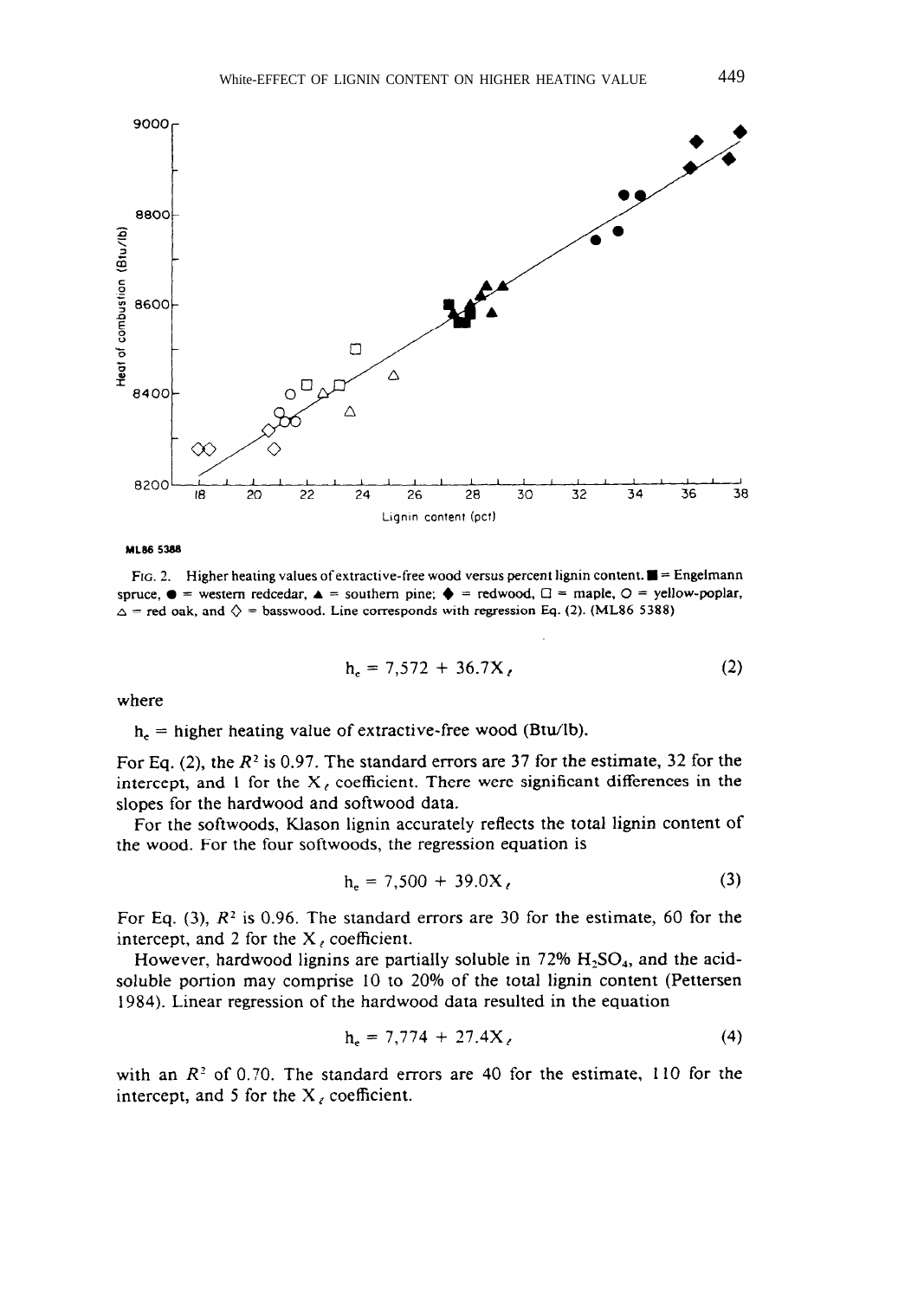One sample of each of the four hardwoods was tested for acid-soluble lignin content to investigate its effect on the higher heating value. Acid-soluble lignin comprised 4.5, 5.8, 5.0, and 4.7% of oven-dry wood for maple, yellow-poplar, red oak, and basswood, respectively. Acid-soluble lignin thus comprised 17 to 22% of the total lignin content. A linear regression equation that increases the lignin content of the hardwoods by the corresponding acid-soluble lignin content for each species did not result in data more consistent with the softwood data.

#### **DISCUSSION**

The higher heating values of the extractive-free wood samples (Eqs. 2 to 4) reflect the higher heating value of lignin relative to cellulose and hemicellulose. Cellulose and hemicellulose have a higher heating value of 8,000 Btu/lb, whereas lignin has a higher heating value of 10,000 to 11,000 Btu/lb (Baker 1983). Using higher heating values of 7,527 Btu/lb for holocellulose and 11,479 Btu/lb for lignin, Tillman (1978) suggested that a reasonable formula for the higher heating value of wood is

$$
h_o = 7,527C + 11,479(1 - C) \tag{5}
$$

where

 $C =$  fraction holocellulose.

The equation assumes that the extratives have the same higher heating value as lignin. Rearranging Eq. (5) and assuming no extratives resulted in the equation

$$
h_e = 7{,}527 + 39.52X_\ell
$$
 (6)

which is nearly identical to Eq.  $(3)$ .

Extratives raised the higher heating values of the wood samples. In addition to higher lignin content, softwoods are considered to have greater higher heating values because of their resin or extractive contents. Chandler et al. (1983) reported the higher heating value as 7,720 calories per gram (13,896 Btu/lb). They also described terpenes and resin as the two classes of extratives that significantly affect the fire behavior of forest fuels. Howard (1973) calculated the higher heating value of resin as 15,000 to 16,000 Btu/lb. Although the percent extractive content improves the linear regression somewhat, it inadequately defines the effect of the extratives on the higher heating value of the different species. The residuals for Eq. (1) were greater for specimens with higher extractive contents. There are many different types of extratives and their higher heating values probably vary widely. Howard (1973) found that the alcohol/benzene extractive content of loblolly pine was positively correlated with the higher heating value  $(R^2 = 0.54)$ .

Using 13,896 Btu/lb for the higher heating value of the extratives, Eq. (6) can be expanded to include the extractive content. The resulting equation is

$$
h_o = 7,527 + 39.52X_{\epsilon}[(100 - X_{\epsilon})/100] + 63.69X_{\epsilon}
$$
 (7)

Linear regression of my data results *in* the equation

$$
h_o = 7,630 + 34.4X_{\ell}[(100 - X_{\ell})/100] + 38.1X_{\ell}
$$
 (8)

where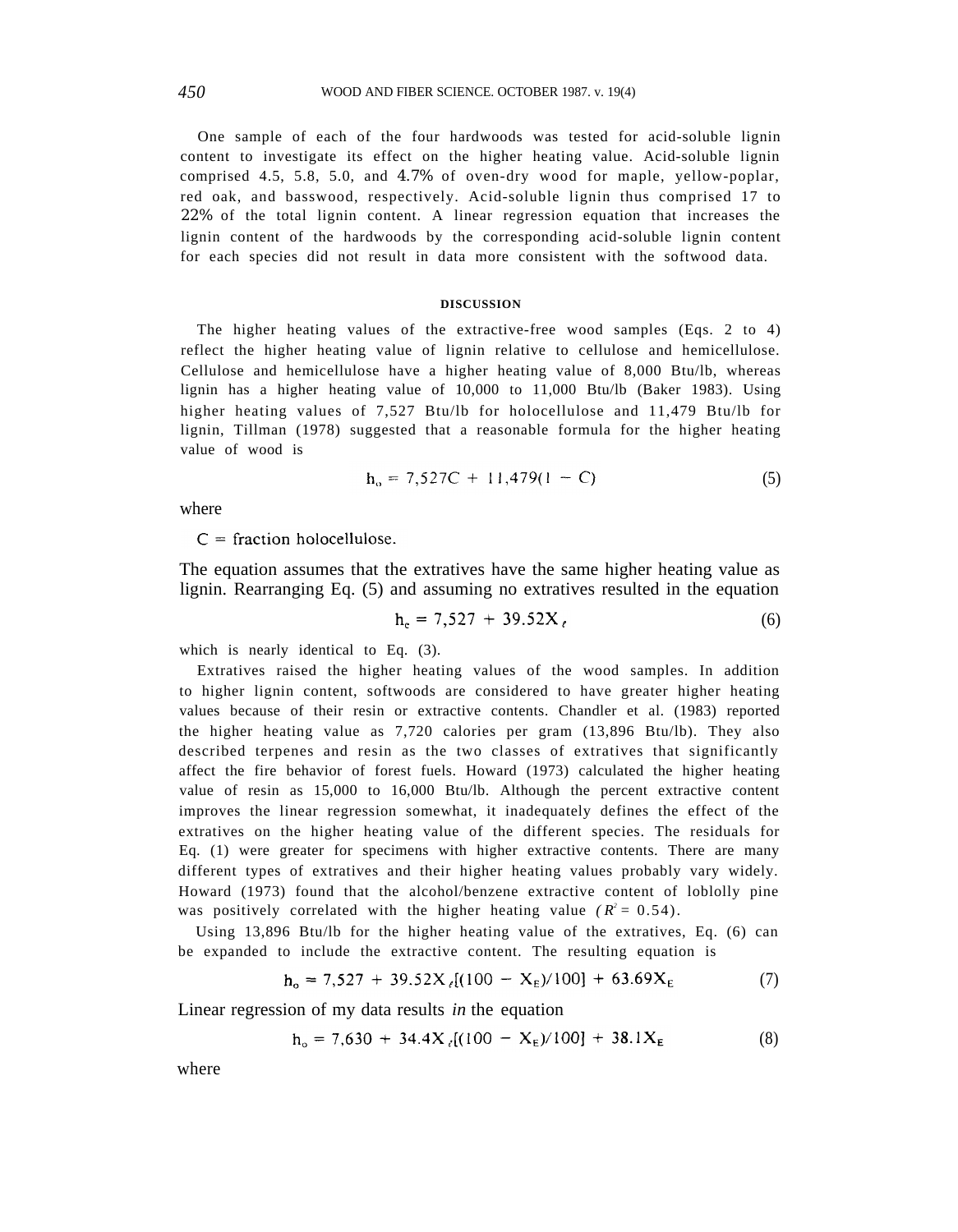$X_{\epsilon}[(100 - X_{\epsilon})/100] =$  Klason lignin content (% oven-dry wood).

For Eq. (8), the  $R^2$  *is* 0.76. The standard errors are 122 for the estimate, 113 for the intercept, 4 for the X  $_{\ell}$  coefficient, and 10 for the X<sub>E</sub> coefficient.

For a particular piece of wood, the appropriate coefficient for the last term of Eq. (7) would depend on the higher heating value of the extratives involved.

For the samples tested in this study, the mean difference in higher heating values of the softwoods and hardwoods was primarily caused by their difference in lignin contents. The average effect of the extratives was about the same for both the hardwoods and softwoods. However. species to species differences in higher heating values may be related more to the presence of extractives than to lignin content. The effect of extratives would have been greater if highly resinous samples had been tested. For example, the higher heating value of leaf pine materials with extractive contents of around 30% averages 10,600 Btu/lb (Howard 1973).

The higher heating values reported in this paper are expressed in terms of Klason lignin because Klason lignin values are widely reported. The higher heating value is directly related to the elemental composition of the wood. For fuels such as coal, the Dulong's formula (Perry and Chilton 1973) defines the higher heating value as a fraction of the carbon, hydrogen, oxygen, and sulfur contents. The heat content is related to the oxidation state of the natural fuels in which carbon atoms generally dominate and overshadow small variations of hydrogen content (Susott et al. 1975). Susott et al. (1975) found a linear relationship between the higher heating value and the carbon content of the natural fuels, chars, and volatiles. On the basis of literature values for different species of wood, Tillman (1978) also found a linear relationship between higher heating value and carbon content. The higher heating values for extratives, lignin, and holocellulose are consistent with their carbon content.

#### **REFERENCES**

- AMERICAN SOCIETY FOR TESTING AND MATERIALS. 1984. Standard test method for alcohol-benzene solubility of wood. Designation D 1107-84. ASTM, Philadelphia, PA. 2 pp.
- BAKER, A. J. 1983. Wood fuel properties and fuel products from woods. Pages 14-25 in Proc. Fuelwood Management and Utilization Seminar, Nov. 9-11, 1982, Michigan State Univ., East Lansing, MI.
- BARNES, D. P., AND S. A. SINCLAIR. 1984. Gross heat of combustion of living and spruce budwormkilled balsam fir. Wood Fiber Sci. 16(4):518-522.
- CHANDLER, C., P. CHENEY, P. THOMAS, L. TRABAND, AND D. WILLIAMS. 1983. Fire in forestry-vol. I. Forest fire behavior and effects. John Wiley & Sons, New York.
- EFFLAND, M. J. 1977. Modified procedure to determine acid-insoluble lignin in wood and pulp. Tappi 6(10):143-144.
- HARRIS, R. A. 1984. Fuel values of stems and branches in white oak, yellow-poplar, and sweetgum. Forest Prod. J. 34(3):25-26.
- HAWLEY, L. F., AND L. E. WISE. 1926. The chemistry of wood. The Chemical Catalog Company, Inc., New York.
- HOWARD, E. T. 1973. Heat of combustion of various southern pine materials. Wood Sci. 5(3):194-197.
- INCE, P. J. 1979. How to estimate recoverable heat energy in wood or bark fuels. USDA Forest Serv. Gen. Tech. Rep. FPL 29. Forest Prod. Lab., Madison, WI.
- PARR, S. W., AND C. N. DAVIDSON. 1922. The calorific value of American woods. J. Ind. Eng. Chem. 14:935-936.
- PERRY, R. H., AND C. H. CHILTON, eds. 1973. Chemical engineers' handbook, 5th ed. McGraw-Hill, New York